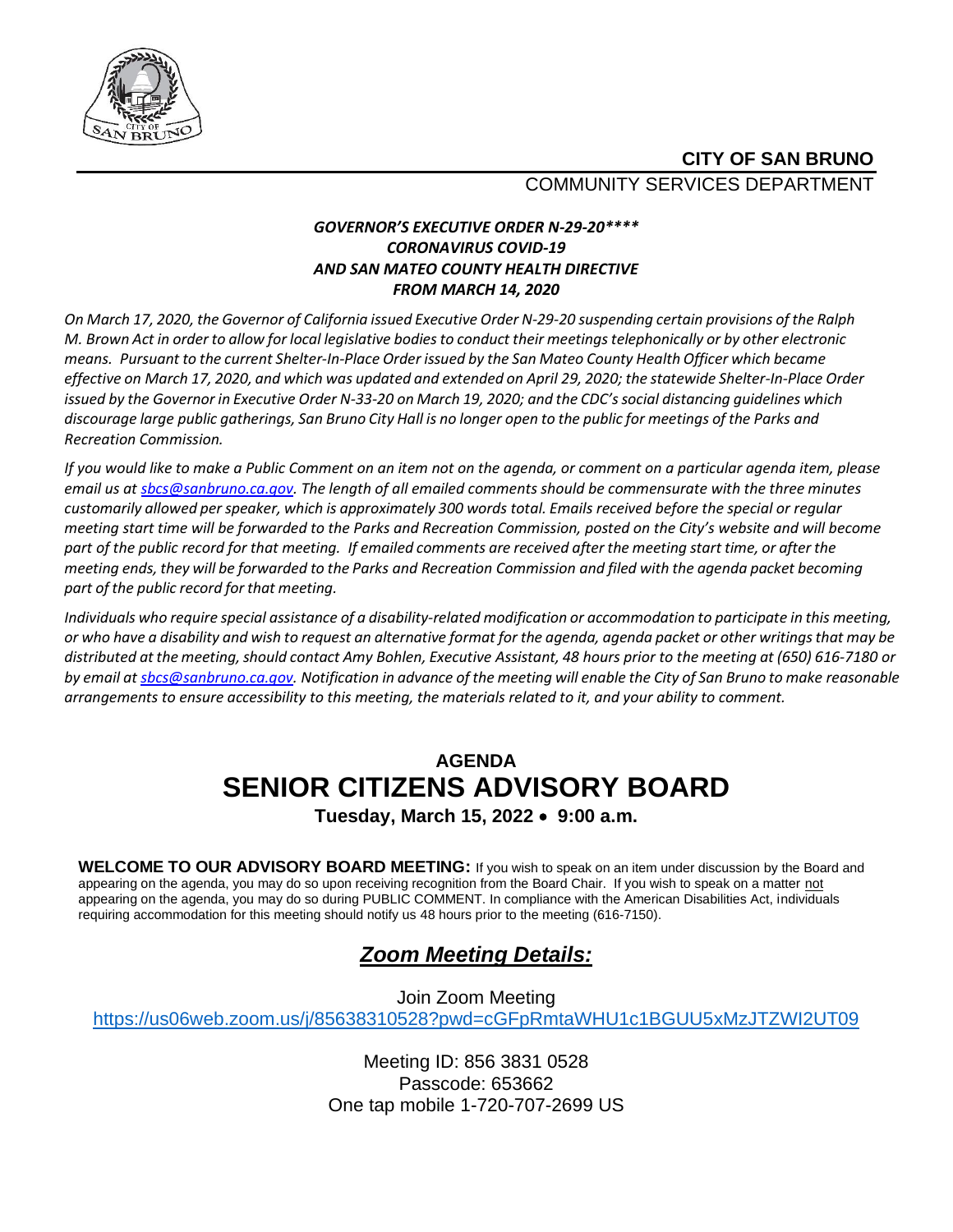- 1. **CALL TO ORDER/ROLL CALL:** Chair Bunny Epperson, Vice Chair Priscilla Martinez, Herb Chu, Barbara Cox, Linda Holman, Ralph Olcese, Joyce Satow
- 2. **PLEDGE OF ALLEGIANCE:**
- 3. **REVIEW OF AGENDA**:
- 4. **ACCEPTANCE OF MINUTES:** February 15, 2022
- 5. **CONSENT CALENDAR:**
- 6. **PUBLIC COMMENTS ON MATTERS NOT ON THE AGENDA:** Note: Board policy is to refer matters raised in this forum to staff for investigation and/or action where appropriate. State Law, known as the "Brown Act", prohibits Board from discussing or acting upon any matter that is not on the agenda. Non-agenda issues raised by members of the public or by the Board may, at the discretion of the Board, be scheduled for consideration at future meetings.

#### 7. **UNFINISHED BUSINESS**:

a. Receive and File Monthly Class Attendance, Nutrition Site Reports, and Senior Center Historical Front Desk Sign In Data

#### 8. **NEW BUSINESS:**

- a. Presentation from City Attorney Marc Zafferano Regarding Brown Act and Robert's Rules of Order
- b. Presentation from Principal Civil Engineer David Wong Regarding Parking Lot and Trash Enclosure Construction
- 9. **ITEMS FROM BOARD MEMBERS:**
- 10. **ITEMS FROM STAFF:**
- 11. **ADJOURNMENT**

The next regular Senior Citizens Advisory Board Meeting will be held on April 19, 2022, at 9:00 a.m. via Zoom.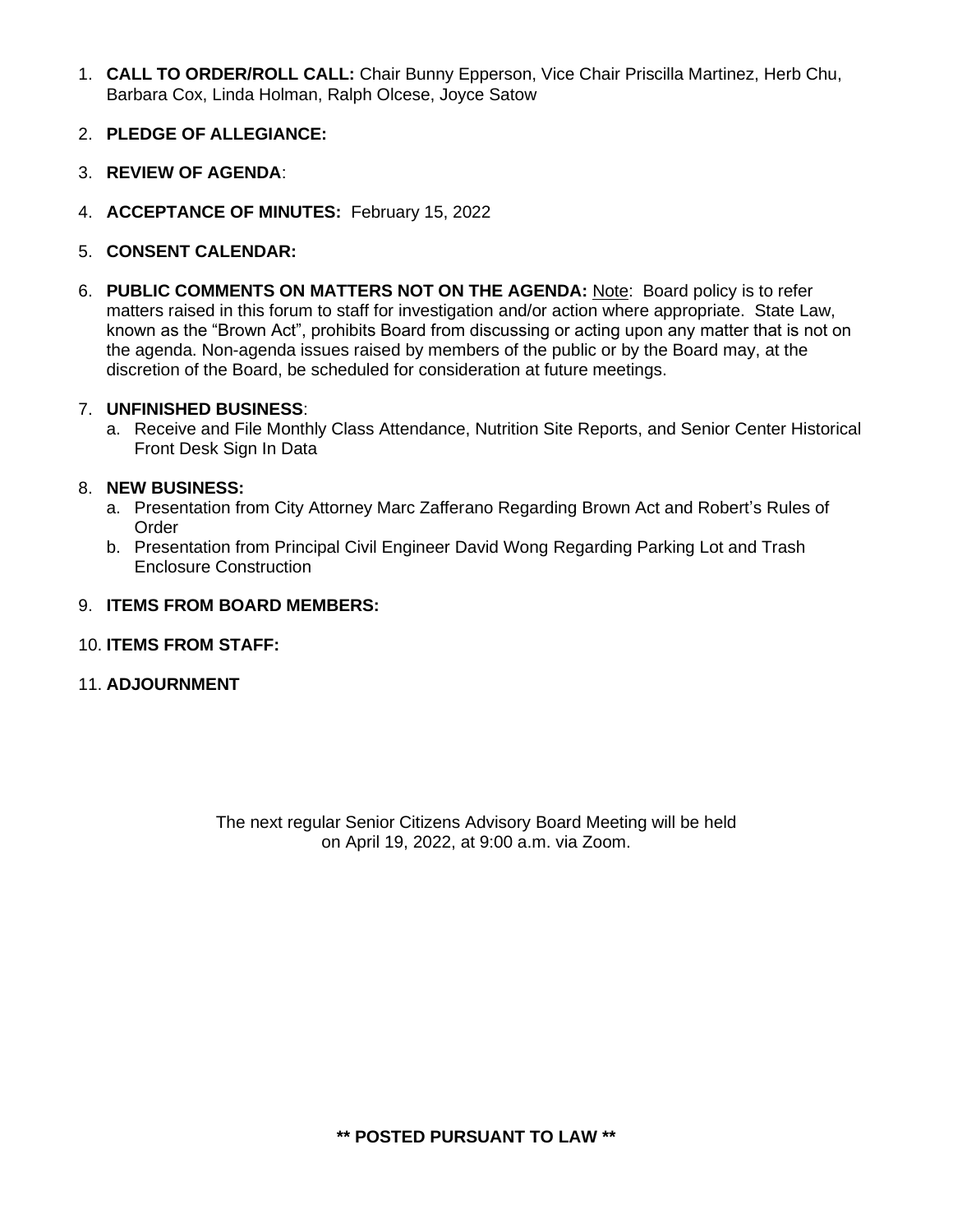Community Services Department



#### **MEETING MINUTES**

#### **Senior Citizens Advisory Board February 15, 2022**

- 1. **Call to Order/Roll Call: Bunny Epperson** called the meeting of the Senior Citizens Advisory Board to order at 9:01 a.m. Board Members Present: Herb Chu, Barbara Cox, Bunny Epperson, Linda Holman, Priscilla Martinez, Ralph Olcese, Joyce Satow. Staff Present: Danielle Brewer, Ann Mottola, Mary Tessier.
- 2. **PLEDGE OF ALLEGIANCE: Board Member Epperson** led the Pledge of Allegiance.
- 3. **REVIEW OF AGENDA:** No changes.
- 4. **ACCEPTANCE OF MINUTES:** The Board accepted the minutes of the January 18, 2022 meeting.
- 5. **CONSENT CALENDAR:** None.
- 6. **PUBLIC COMMENT:** None.

#### 7. **UNFINISHED BUSINESS:**

a. Receive and File Monthly Class Attendance, Nutrition Site Reports, and Senior Center Historical Front Desk Sign In Data – **Superintendent Brewer** presented. She explained that the person at the front desk takes a tally for class attendance and Supervisor Tessier compiles the data at the end of the month. As part of the nutrition grant, the Senior Center can't accept fees for people 60 and over. Instead there is a suggested donation. The fees in the report are from people who are under 60. The historical data is complied by Barbara Cox from the front desk sign in.

#### 8. **NEW BUSINESS:**

a. Senior Citizens Advisory Board Members Introduction and Election **Board Member Holman** nominated Bunny Epperson for chair. **M/S Holman/Cox.** Passed unanimously.

**Board Member Olcese** nominated Priscilla Martinez for vice chair. **M/S Olcese/Epperson.** Passed unanimously.

b. Update Receive Report on Senior Advisory Board Trust Fund and Bequest Fund Balances – **Superintendent Brewer** presented. She explained that the Senior Center is funded in a few different ways. One is by the Senior Advisory Board Trust Fund. This fund is used specifically for Senior Center items. The current balance is \$175,771. A second funding source is the Bequest Fund. The fund comes from when people leave large sums of money from their estate to the Senior Center. This fund is used only for Senior Center projects. The parking lot and the trash enclosure will be funded from here.

**Board Member Cox** asked if there are detailed accounting spreadsheets broken down to where the funds come from. **Supervisor Tessier** explained that when she does a deposit, the money is categorized by activity. **Superintendent Brewer** stated that this information can be complied annually. **Director Mottola** asked what would be helpful for what she is interested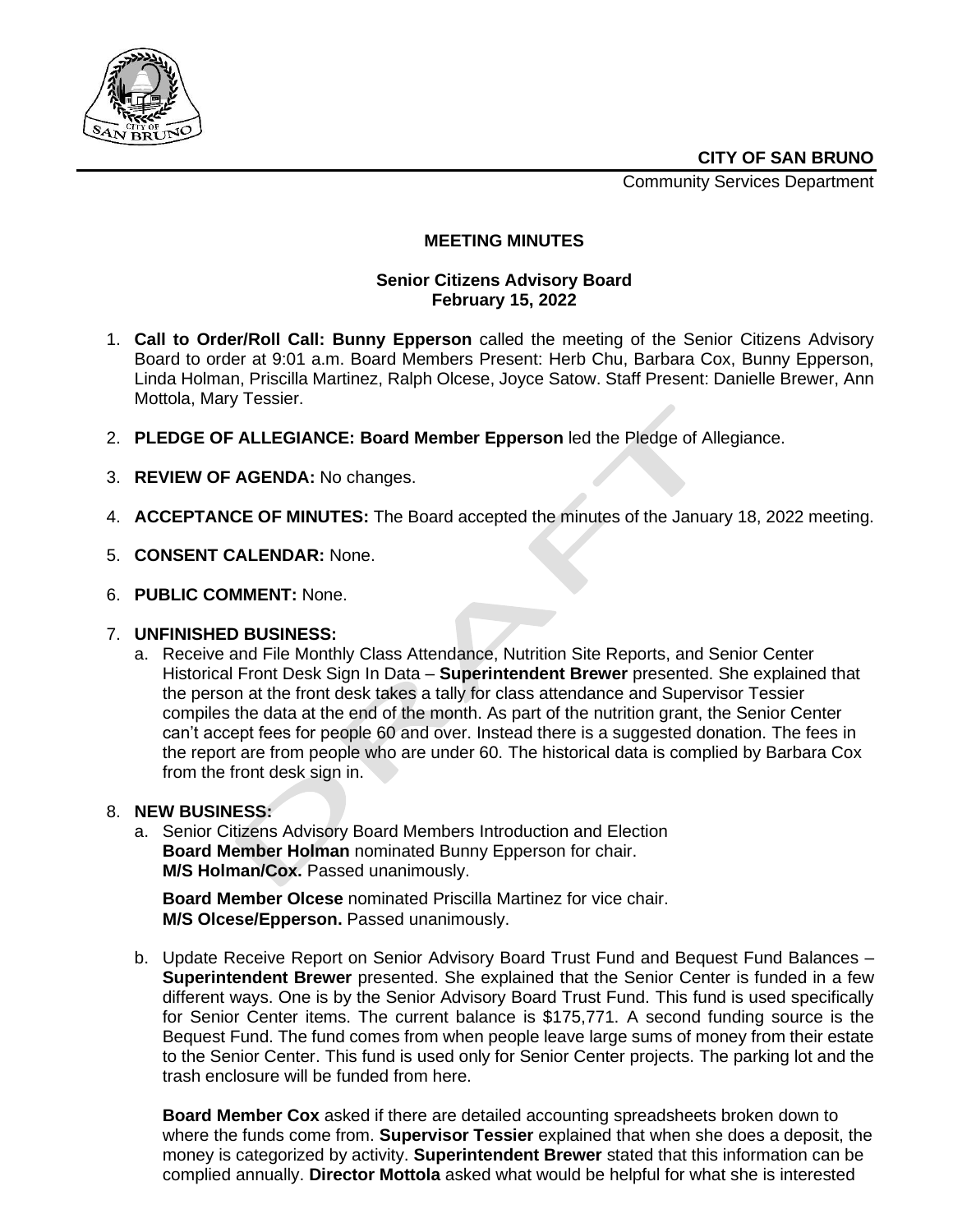in. **Board Member Cox** would like the breakdown source of the revenues and expenditures. Staff will work on a report. Discussion about how things are accounted for and discrepancies. **Board Member Epperson** thought that the money for the parking lot and the trash enclosure had already been taken. **Superintendent Brewer** stated that none of the money has been taken yet. Discussion and review of the parking lot and the trash enclosure projects. Preconstruction meetings will be happening soon.

#### 9. **ITEMS FROM BOARD MEMBERS:**

**Board Member Chu** thanked outgoing chair Dorothy Carmichael for her service.

**Board Member Olcese** asked about the possibility of a couple of new replacement chairs. He also asked if the soda machine is being monitored on weekends when there are parties since it always seems to be empty on Mondays. **Superintendent Brewer** said they could talk about the chairs and staff will figure out some way to secure the soda machine.

#### 10. **ITEMS FROM STAFF:**

a. Update on Parking Lot and Trash Enclosure – **Superintendent Brewer** stated that they will have a better idea of the schedule once the pre-construction meeting takes place.

**Director Mottola** stated that she would like to have one-on-ones with each board member to get to know them and to find out what their visions are. Her executive assistant will reach out.

11. **ADJOURNMENT**: Meeting was adjourned at 9:40 a.m.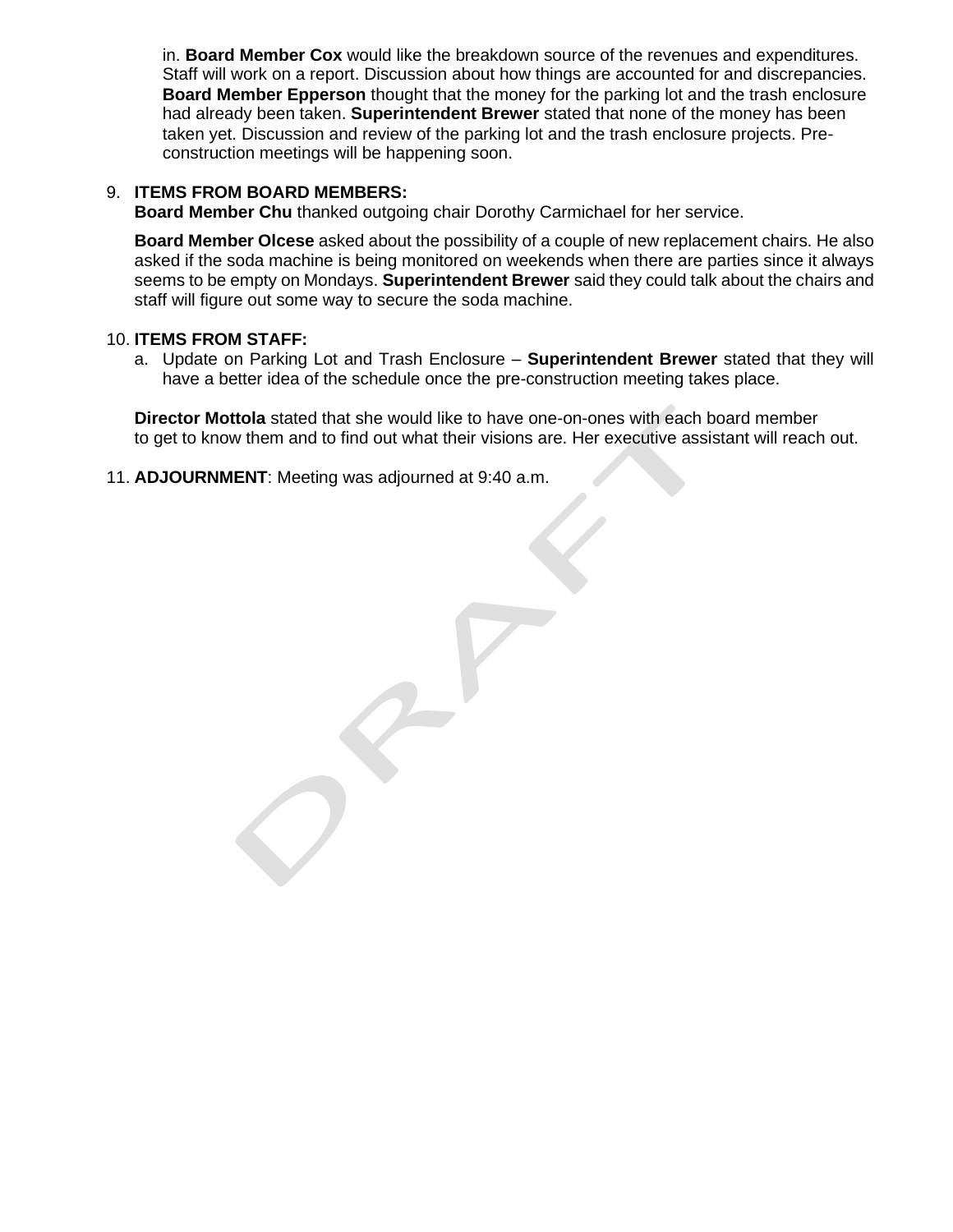# **Class Attendance Month of February 2022**

| <b>Mondays</b>                    |                   | <b>Thursdays</b>             |                   |  |  |
|-----------------------------------|-------------------|------------------------------|-------------------|--|--|
| <b>Class</b>                      | <b>Attendance</b> | <b>Class</b>                 | <b>Attendance</b> |  |  |
| Hiking                            | 48                | Softball                     | 46                |  |  |
| Ceramics                          | 43                | Fun & Fitness                | 34                |  |  |
| Mahjong                           | 64                | <b>Creative Writing</b>      | 28                |  |  |
| <b>Bocce</b>                      | 0                 | Yoga                         | 73                |  |  |
| Tap                               | 32                | Pedro                        | 119               |  |  |
| <b>Billiards</b>                  | 37                | Music & Motion               | 55                |  |  |
| <b>Computer Club</b>              | 64                | <b>American Line Dancing</b> | 48                |  |  |
| <b>Bingo</b>                      | 167               | Painting                     | 28                |  |  |
| Pilates/Yoga                      | 19                | Computer Club                | 20                |  |  |
| Yoga                              | 44                | <b>Billiards</b>             | 57                |  |  |
| <b>Art Appreciation</b>           | 5                 |                              |                   |  |  |
| Party                             | 155               |                              |                   |  |  |
| <b>Tuesdays</b>                   |                   | <b>Fridays</b>               |                   |  |  |
| <b>Class</b>                      | <b>Attendance</b> | <b>Class</b>                 | <b>Attendance</b> |  |  |
| Spanish                           | 61                | <b>Hiking</b>                | 54                |  |  |
| <b>Bocce</b>                      | 10                | Crocheting                   | $\mathbf 0$       |  |  |
| Zumba Gold                        | 128               | Knitting                     | 6                 |  |  |
| Sit & Be Fit                      | 47                | Movie                        | 10                |  |  |
| <b>Beginner Line Dance</b>        | 135               | Zumba Gold                   | 119               |  |  |
| Ukulele                           | 25                | Bingo                        | 303               |  |  |
| <b>Billiards</b>                  | 71                | Ping Pong                    | 44                |  |  |
| Computer Club                     | 5                 | <b>Billiards</b>             | 51                |  |  |
| <b>Taxes</b>                      | 80                | Presentation                 | $\mathbf 0$       |  |  |
| <b>Wednesdays</b>                 |                   | Seated Yoga                  | 38                |  |  |
| <b>Class</b>                      | <b>Attendance</b> |                              |                   |  |  |
| Hiking                            | 61                | <b>Sundays</b>               |                   |  |  |
| <b>Stained Glass</b>              | 32                | <b>Class</b>                 | <b>Attendance</b> |  |  |
| <b>Advanced Line Dance</b>        | 24                | Line Dance 2/6               | 30                |  |  |
| Beginner Line Dance Review: Dolly | 57                | American Line Dance 2/13     | 17                |  |  |
| <b>Billiards</b>                  | 54                | Ballroom Dance 2/20          | 57                |  |  |
| Horseshoes                        | 30                | Ballroom Dance 2/27          | 46                |  |  |
| American Line Dance               | 23                |                              | 150               |  |  |
| Bingo                             | 373               |                              |                   |  |  |
| <b>Current Events</b>             | 59                |                              |                   |  |  |
| Computer Club                     | 39                |                              |                   |  |  |
| Presentation                      | 8                 |                              |                   |  |  |
|                                   |                   |                              |                   |  |  |

| <b>Thursdays</b>             |                   |
|------------------------------|-------------------|
| <b>Class</b>                 | <b>Attendance</b> |
| Softball                     | 46                |
| Fun & Fitness                | 34                |
| <b>Creative Writing</b>      | 28                |
| Yoga                         | 73                |
| Pedro                        | 119               |
| Music & Motion               | 55                |
| <b>American Line Dancing</b> | 48                |
| Painting                     | 28                |
| Computer Club                | 20                |
| <b>Billiards</b>             | 51                |

| <b>Fridays</b>   |                   |
|------------------|-------------------|
| <b>Class</b>     | <b>Attendance</b> |
| Hiking           | 54                |
| Crocheting       |                   |
| Knitting         | 6                 |
| Movie            | 10                |
| Zumba Gold       | 119               |
| Bingo            | 303               |
| Ping Pong        | 44                |
| <b>Billiards</b> | 51                |
| Presentation     |                   |
| Seated Yoga      | 38                |

| <b>Sundays</b>           |                   |
|--------------------------|-------------------|
| <b>Class</b>             | <b>Attendance</b> |
| Line Dance 2/6           | 30                |
| American Line Dance 2/13 | 17                |
| Ballroom Dance 2/20      | 57                |
| Ballroom Dance 2/27      | 16                |
|                          |                   |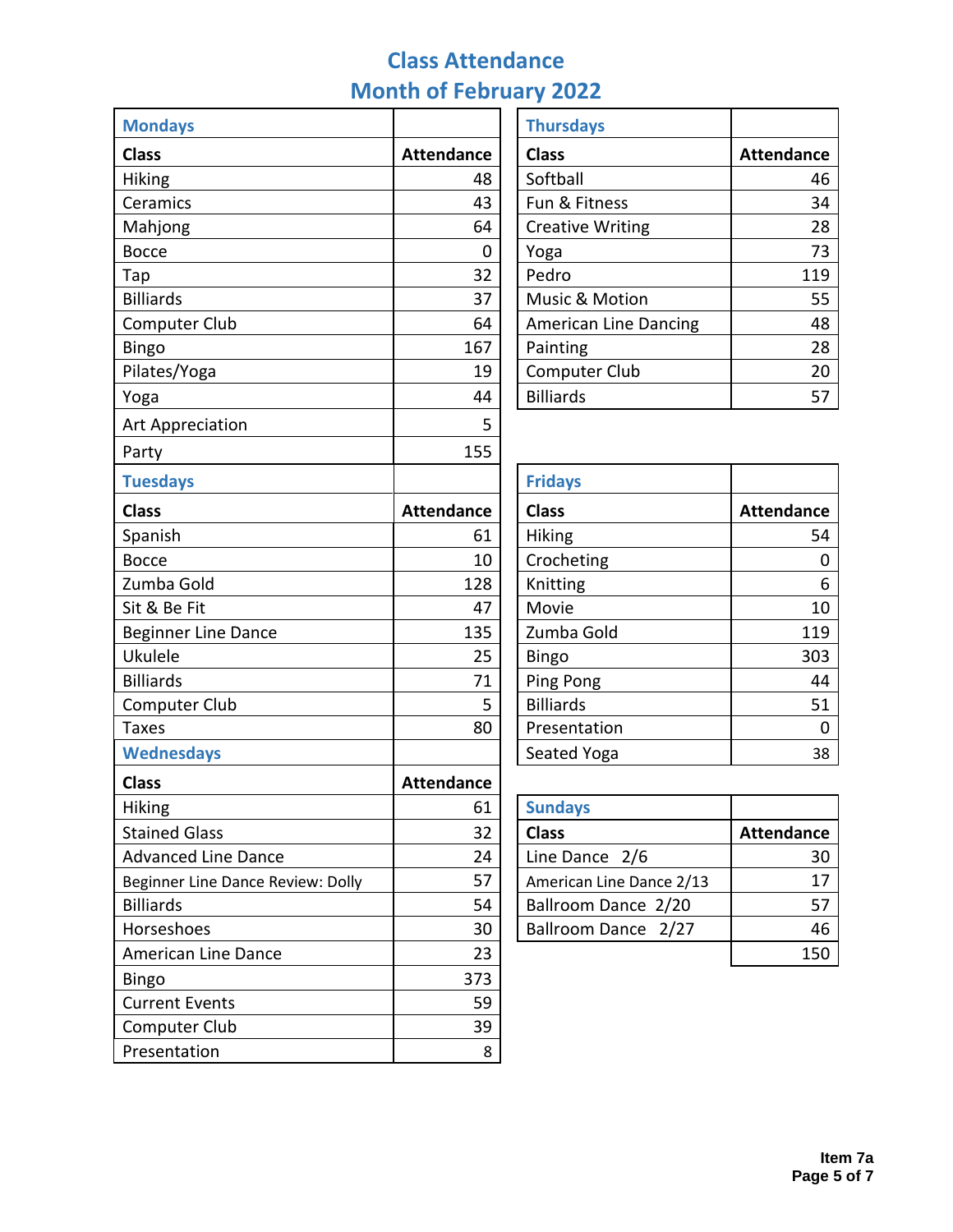| <b>Nutrition Site Report - February 2022</b> |                         |                                          |                         |                    |                   |  |  |  |
|----------------------------------------------|-------------------------|------------------------------------------|-------------------------|--------------------|-------------------|--|--|--|
| Day                                          | <b>Date</b>             | <b>Guests</b><br><b>Congragate Meals</b> |                         | <b>Total Meals</b> | <b>Guest Fees</b> |  |  |  |
| Tues                                         | $\mathbf{1}$            | 114                                      | $\mathbf{1}$<br>115     |                    | 5.50              |  |  |  |
| Wed                                          | $\overline{2}$          | 104                                      | $\overline{2}$          | 106                | 11.00             |  |  |  |
| Thur                                         | $\overline{3}$          | 89                                       | $\mathbf{1}$            | 90                 | 5.50              |  |  |  |
| Fri                                          | $\overline{\mathbf{4}}$ | 94                                       | $\overline{2}$          | 96                 | 11.00             |  |  |  |
|                                              |                         |                                          |                         |                    |                   |  |  |  |
| Mon                                          | $\overline{7}$          | 108                                      | $\mathbf{1}$            | 109                | 5.50              |  |  |  |
| Tues                                         | 8                       | 113                                      | $\mathbf{1}$            | 114                | 5.50              |  |  |  |
| Wed                                          | 9                       | 113                                      | 3<br>116                |                    | 16.50             |  |  |  |
| Thur                                         | 10                      | 94                                       | $\overline{2}$          | 96                 | 11.00             |  |  |  |
| Fri                                          | 11                      | 96                                       | $\mathbf 1$             | 97                 | 5.50              |  |  |  |
|                                              |                         |                                          |                         |                    |                   |  |  |  |
| Mon                                          | 14                      | 148                                      | $\pmb{0}$               | 148                | 0.00              |  |  |  |
| Tues                                         | 15                      | 107                                      | $\overline{2}$          | 109                | 11.00             |  |  |  |
| Wed                                          | 16                      | 119                                      | $\overline{2}$          | 121                | 11.00             |  |  |  |
| Thur                                         | 17                      | 81                                       | $\mathbf{1}$            | 82                 | 5.50              |  |  |  |
| Fri                                          | 18                      | $\overline{2}$<br>85                     |                         | 87<br>11.00        |                   |  |  |  |
|                                              |                         |                                          |                         |                    |                   |  |  |  |
| Mon                                          | 21                      |                                          |                         |                    |                   |  |  |  |
| Tues                                         | 22                      | 120                                      | 3                       | 123                | 16.50             |  |  |  |
| Wed                                          | 23                      | 116                                      | 3                       | 119                | 16.50             |  |  |  |
| Thur                                         | 24                      | 86                                       | $\overline{\mathbf{4}}$ | 90                 | 22.00             |  |  |  |
| Fri                                          | 25                      | 93                                       | 3                       | 96                 | 16.50             |  |  |  |
|                                              |                         |                                          |                         |                    |                   |  |  |  |
| Mon                                          | 28                      | 106                                      | $\mathbf{1}$            | 107                | 5.50              |  |  |  |
|                                              | <b>Total</b>            | 1,986                                    | 35                      | 2,021              | 192.50            |  |  |  |